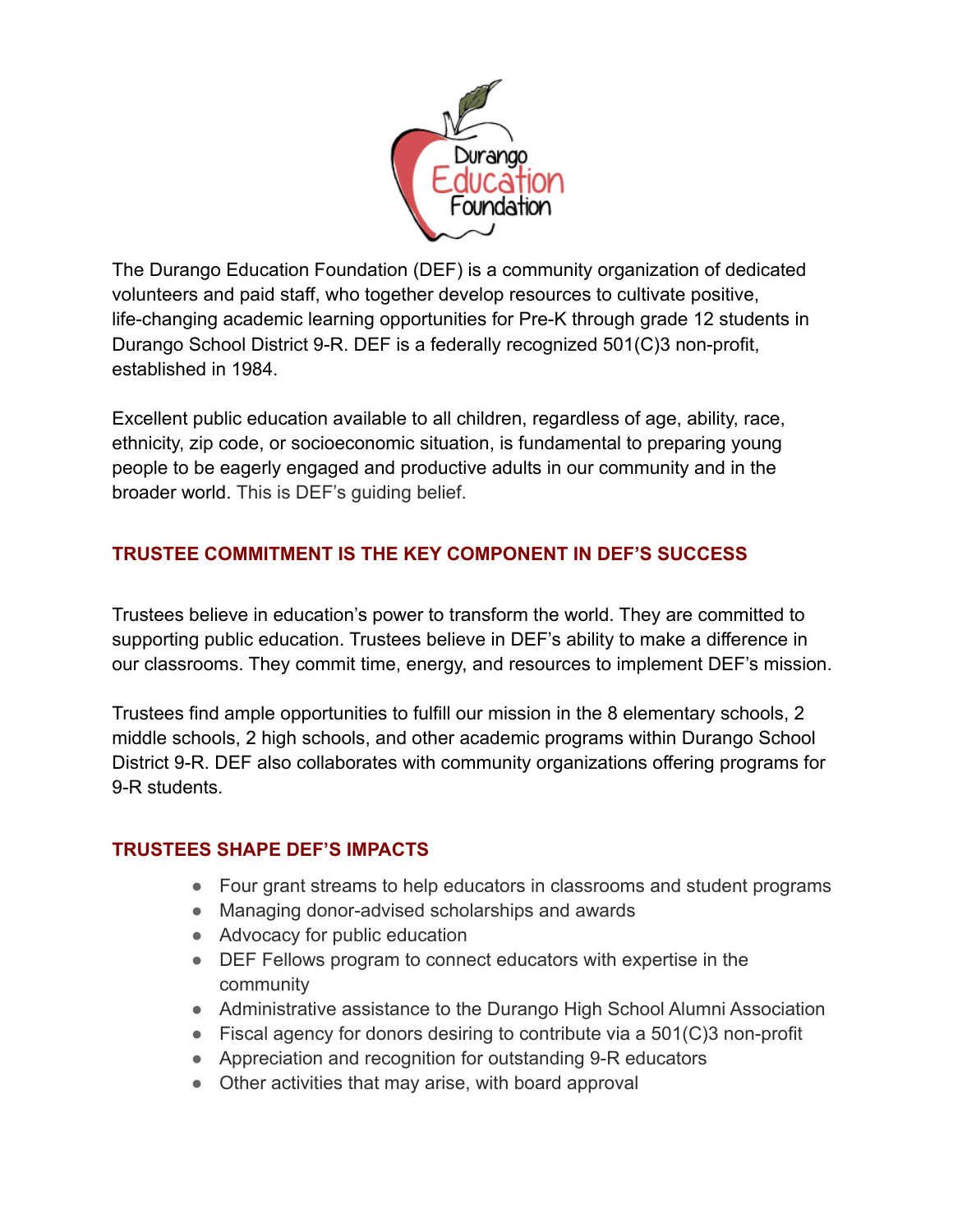### **TRUSTEES PROVIDE GOVERNANCE OVERSIGHT**

The term of office is three years and is renewable. The Durango 9-R district administration and the 9-R school board appoint liaisons to the DEF Board. Trustees meet on the third Thursday of the month, except in June, July, and December. In June, the Board holds its annual retreat, usually a half-day. The December meeting is combined with a holiday party. There is no board meeting in July, although working committees may opt to meet for planning. Board meetings typically last 1-1 ½ hours.

### **TRUSTEES ARE PART OF A COMMUNITY SUPPORT TEAM**

Financial support comes from individual and business contributors, grants from institutional funders and family foundations, investment income, and cause marketing partnerships. Regular school district employees contribute through payroll deductions. These account for almost 10% of our annual operating budget. DEF holds regular and special fundraising events.

Every Trustee makes an annual monetary contribution to DEF operations at a level that is personally meaningful and commensurate with the trustee's commitment to the work of DEF. All trustees participate in other fundraising efforts either directly or indirectly. It is the norm that every trustee proudly shares DEF news and information with friends and associates in order to increase the foundation's impact and reach.

## **TRUSTEES PARTICIPATE IN DEF EFFORTS**

Trustees spend an average of 4-8 hours per month on DEF business, including the regular board meeting, committee work, and other duties. Some activities, such as grants, scholarships, and other various events, are calendar-driven and may require more time over a shorter calendar period.

Committees include:

- Board Executive committee
- Finance and Investment
- Fundraising and Development (Subcommittees vary by events, such as golf)
- Grants
- Scholarships
- 9-R Appreciation
- Alumni Relations

Liaisons: Every DEF trustee serves as a liaison to one of Durango 9-R's schools, providing insight to the board about his/her school's priorities and needs, tracking DEF grant implementation, and communicating DEF's opportunities to the school.